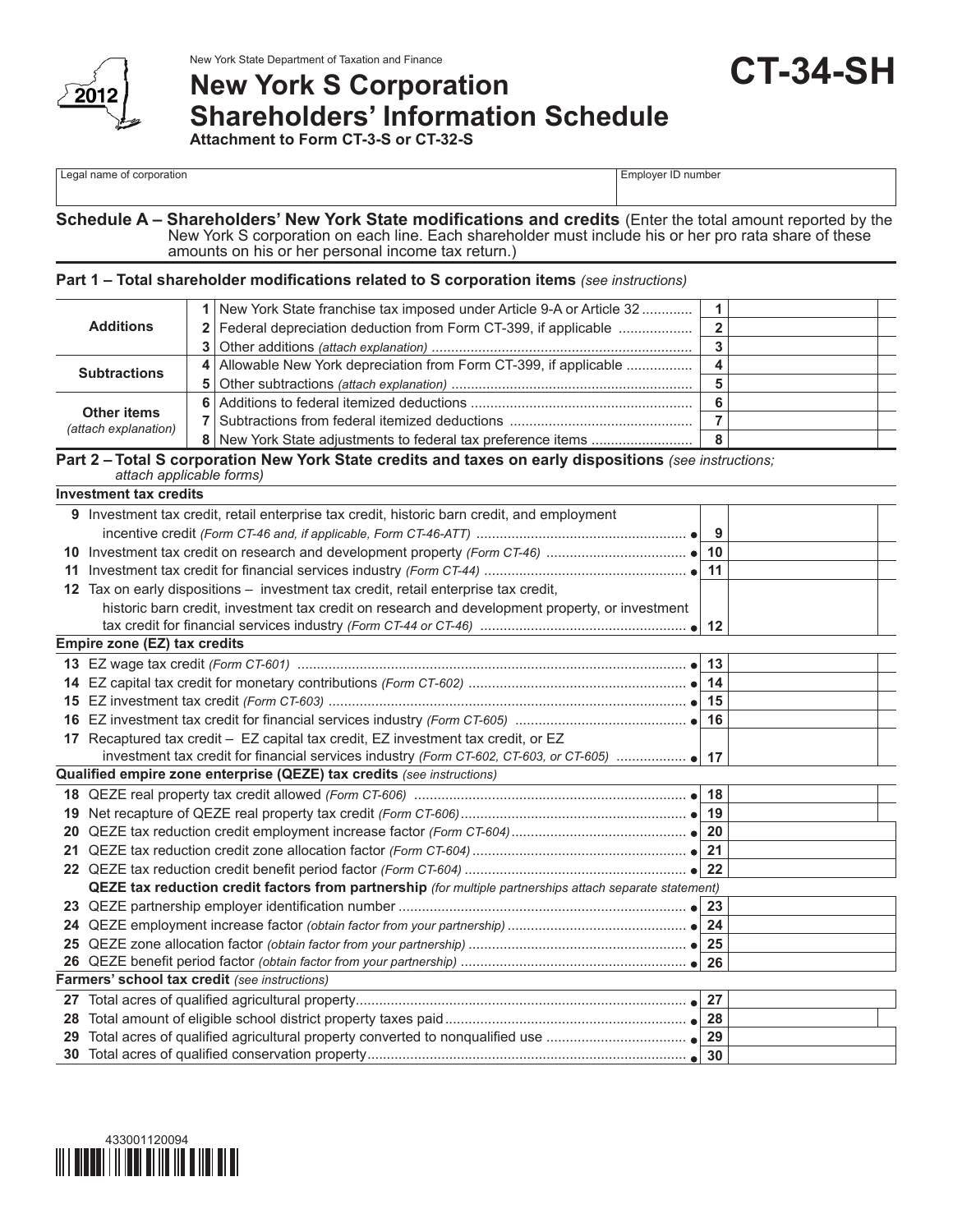## **Part 2 – Total S corporation New York State credits and taxes on early dispositions** *(continued)*

|     | <b>Other credits</b> (see instructions; attach applicable forms)                                                                                                                                                  |          |  |
|-----|-------------------------------------------------------------------------------------------------------------------------------------------------------------------------------------------------------------------|----------|--|
|     |                                                                                                                                                                                                                   | 31       |  |
| 32  |                                                                                                                                                                                                                   | 32       |  |
| 33  |                                                                                                                                                                                                                   | 33       |  |
| 34  |                                                                                                                                                                                                                   | 34       |  |
| 35  |                                                                                                                                                                                                                   | 35       |  |
| 36  |                                                                                                                                                                                                                   | 36       |  |
| 37  |                                                                                                                                                                                                                   | 37       |  |
| 38  |                                                                                                                                                                                                                   | 38       |  |
| 39  |                                                                                                                                                                                                                   | 39       |  |
| 40  |                                                                                                                                                                                                                   | 40       |  |
| 41  |                                                                                                                                                                                                                   | 41       |  |
| 42  |                                                                                                                                                                                                                   | 42       |  |
| 43  |                                                                                                                                                                                                                   | 43       |  |
| 44  |                                                                                                                                                                                                                   | 44       |  |
|     |                                                                                                                                                                                                                   | 45       |  |
| 46  |                                                                                                                                                                                                                   | 46       |  |
| 47  |                                                                                                                                                                                                                   | 47       |  |
| 48  |                                                                                                                                                                                                                   | 48       |  |
| 49  |                                                                                                                                                                                                                   | 49       |  |
| 50  | Brownfield redevelopment tax credit on-site groundwater remediation credit component (Form CT-611)                                                                                                                | 50       |  |
| 51  |                                                                                                                                                                                                                   | 51       |  |
| 52  |                                                                                                                                                                                                                   | 52       |  |
| 53  | Brownfield redevelopment tax credit tangible property credit component (Form CT-611.1)  ●                                                                                                                         | 53       |  |
| 54  | Brownfield redevelopment tax credit on-site ground water remediation credit component (Form CT-611.1)                                                                                                             | 54       |  |
| 55  |                                                                                                                                                                                                                   | 55       |  |
| 56  |                                                                                                                                                                                                                   | 56       |  |
| 57  |                                                                                                                                                                                                                   | 57       |  |
| 58  |                                                                                                                                                                                                                   | 58       |  |
| 59  |                                                                                                                                                                                                                   | 59       |  |
| 60  |                                                                                                                                                                                                                   | 60<br>61 |  |
| 61  | Economic transformation and facility redevelopment program jobs tax credit component (Form CT-633)  ●<br>Economic transformation and facility redevelopment program investment tax credit component (Form CT-633) | 62       |  |
| 62  | 63 Economic transformation and facility redevelopment program job training tax credit component (Form CT-633)                                                                                                     | 63       |  |
|     | 64 Economic transformation and facility redevelopment program real property tax credit component (Form CT-633)                                                                                                    | 64       |  |
|     | 65 Taxicabs and livery service vehicles accessible to persons with disabilities credit (Form CT-236) .                                                                                                            | 65       |  |
|     |                                                                                                                                                                                                                   | 66       |  |
| 67  |                                                                                                                                                                                                                   |          |  |
|     |                                                                                                                                                                                                                   |          |  |
|     |                                                                                                                                                                                                                   | 69       |  |
| 70  |                                                                                                                                                                                                                   | 70       |  |
| 71  |                                                                                                                                                                                                                   | 71       |  |
| 72  |                                                                                                                                                                                                                   | 72       |  |
| 73  |                                                                                                                                                                                                                   | 73       |  |
| 74. |                                                                                                                                                                                                                   |          |  |
| 75  |                                                                                                                                                                                                                   |          |  |
|     | 76 Other tax credit(s) (see instructions)<br>$\bullet$                                                                                                                                                            | 76       |  |
|     |                                                                                                                                                                                                                   |          |  |